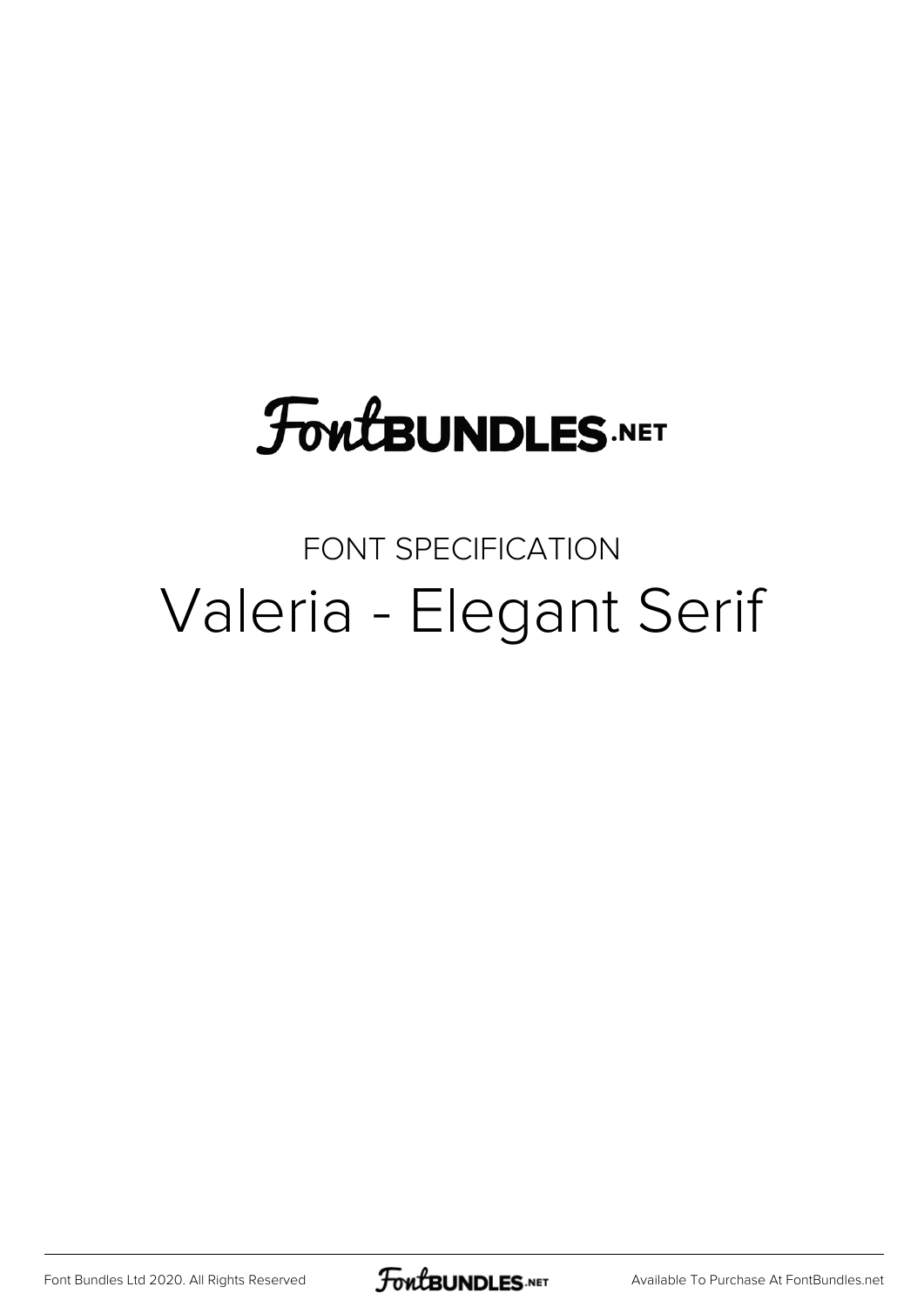#### Valeria Bold - Regular

**Uppercase Characters** 

#### ABCDEFGHIJKLMNO **PQRSTUVWXYZ**

Lowercase Characters

#### abcdefghijklmnopq rstuvwxyz

**Numbers** 

#### 0123456789

Punctuation and Symbols

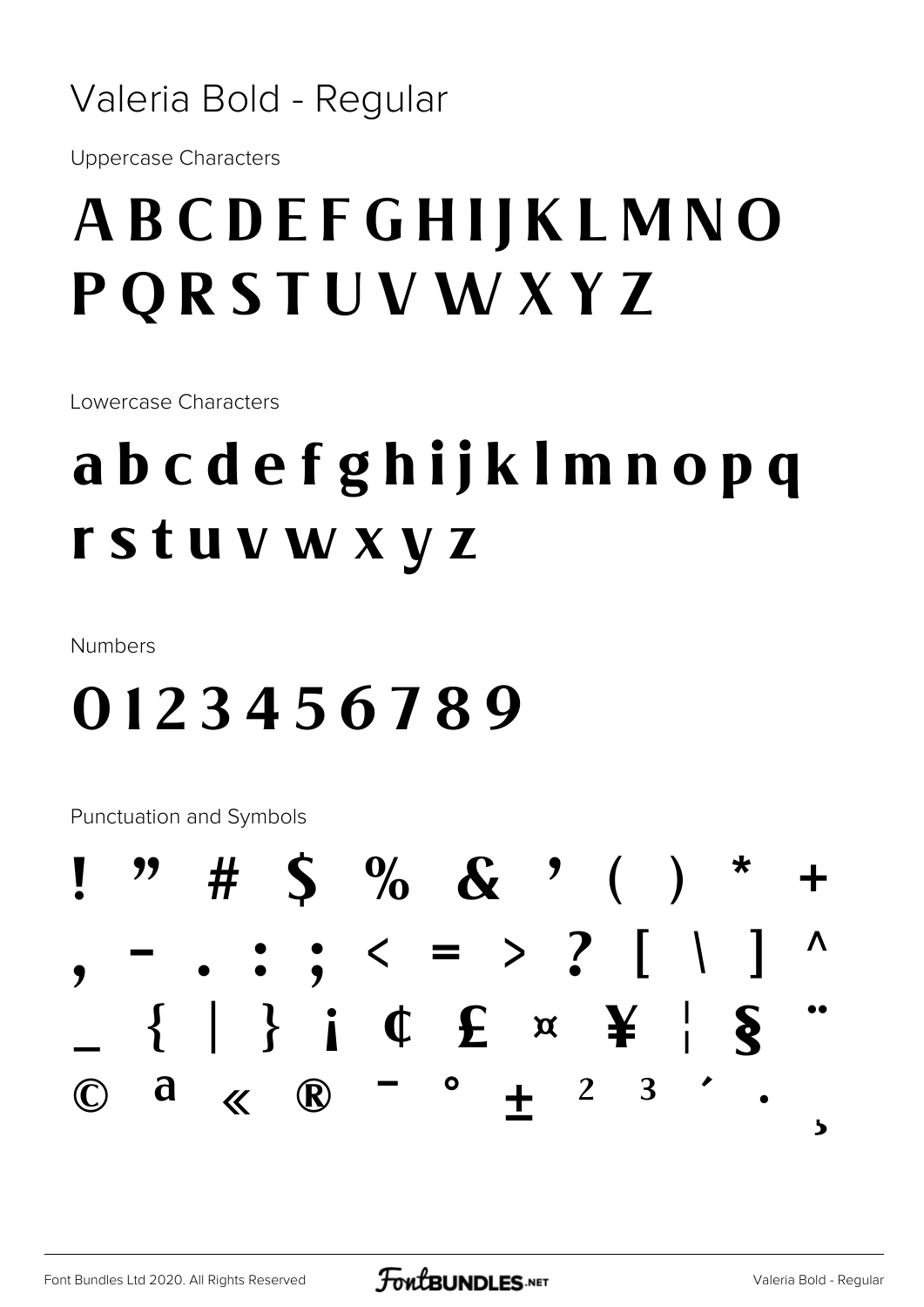### **a**  $\frac{1}{4}$   $\frac{1}{2}$   $\frac{3}{4}$ All Other Glyphs

### **À Á Â Ã Ä Å Æ Ç È É Ê Ë Ì Í Î Ï Ð Ñ Ò Ó Ô Õ Ö × Ø Ù Ú Û Ü Ý Þ ß à á â ã ä å æ ç è é ê ë ì**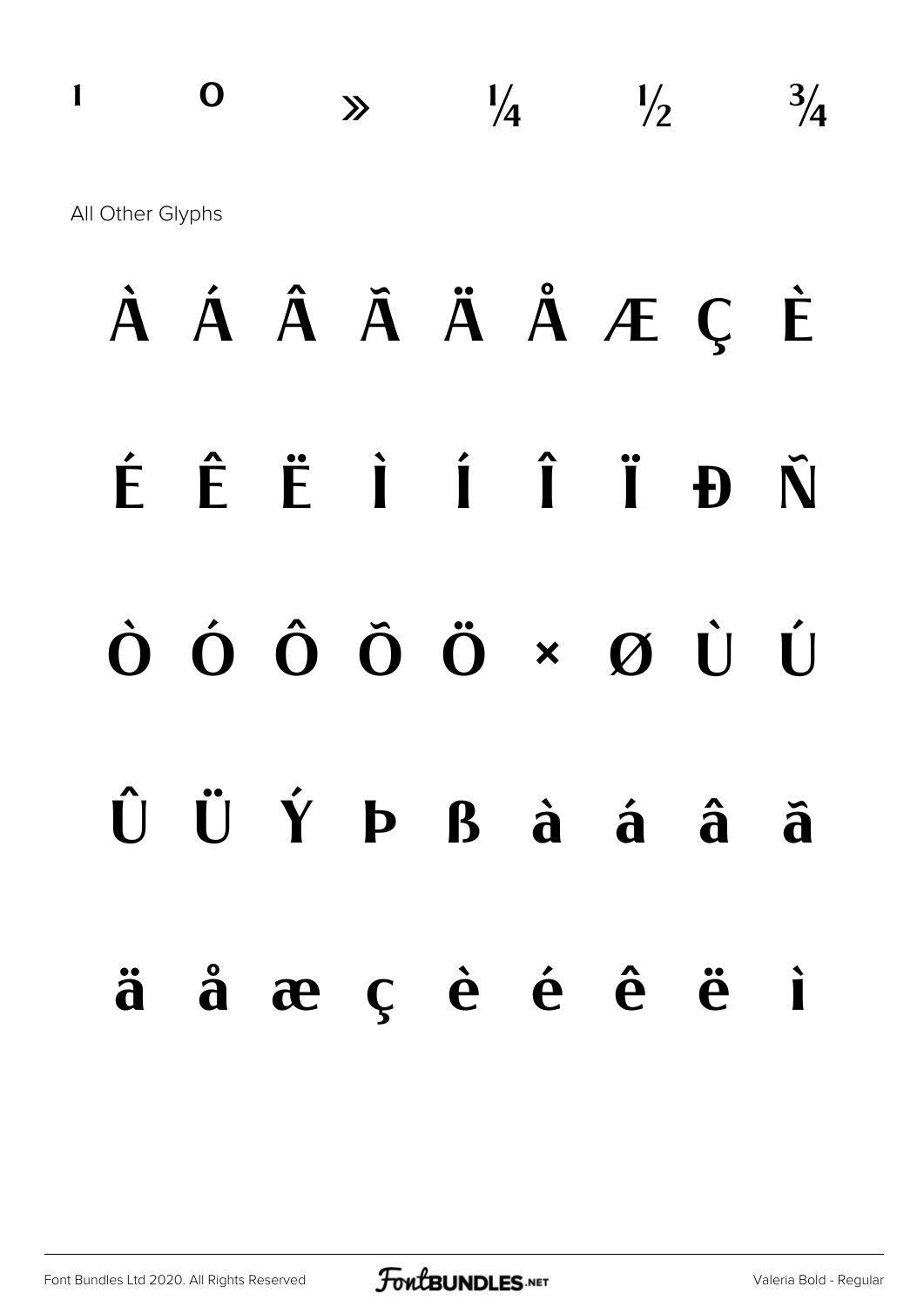# **í î ï ð ñ ò ó ô õ ö ø ù ú û ü ý þ ÿ Ā ā Ă ă Ą ą Ć ć Ĉ ĉ Ċ ċ Č č Ď ď Đ đ Ē ē Ĕ ĕ Ė ė Ę ę Ě ě Ĝ ĝ Ğ ğ Ġ ġ Ģ ģ Ĥ ĥ Ħ ħ Ĩ ĩ Ī ī Į**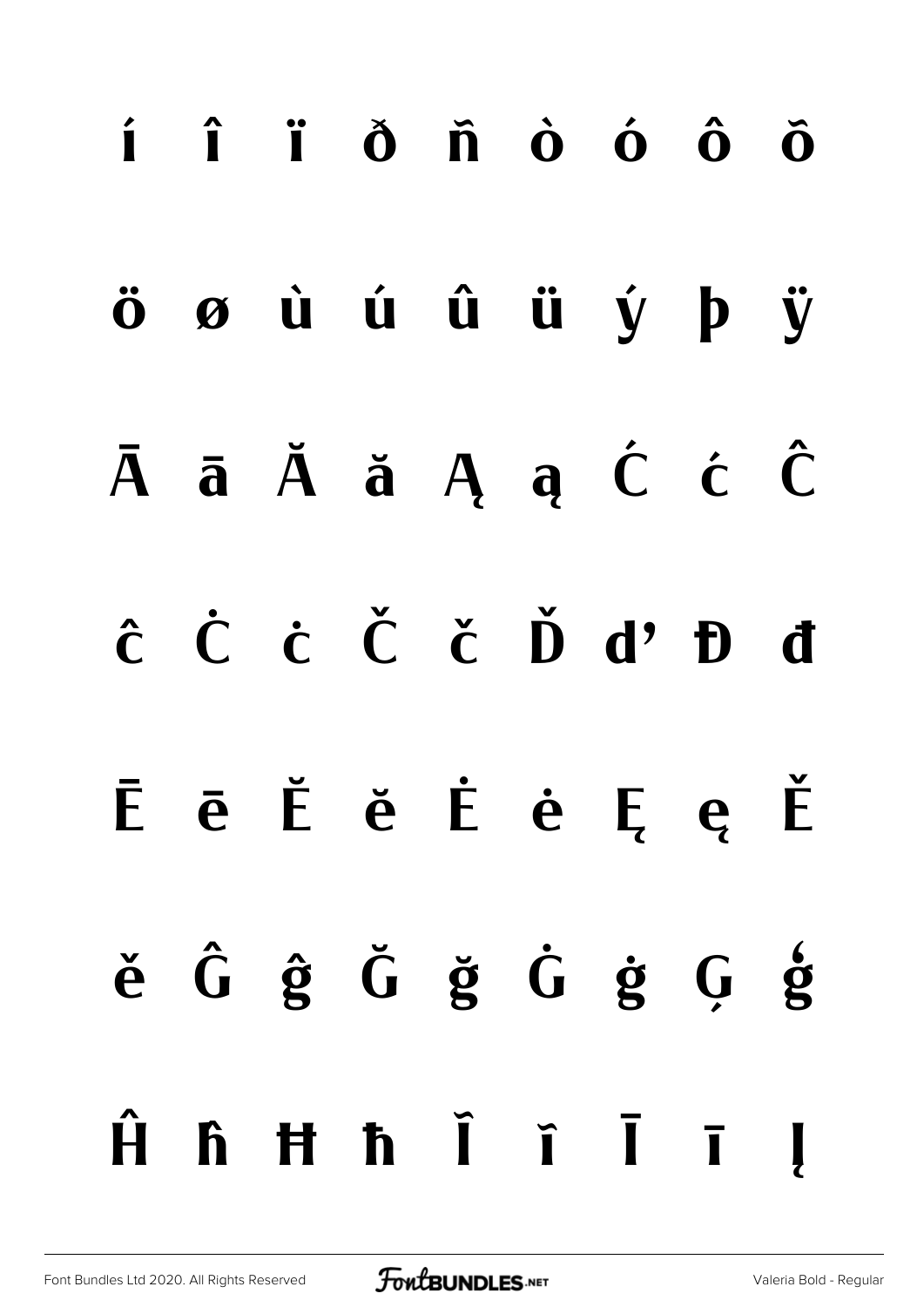#### į İı Ĵ ĵ Ķ ķ Ĺ Í Ń NnŇň'nŌōŎ  $\hat{\mathbf{n}}$ ŏ Ő ő Œ œ Ŕ ŕ R  $\mathbf{r}$  $\check{R}$  ř Ś ś Ŝ Ŝ Ş Ş Š  $t \text{ } \check{T}$   $t' \text{ } \check{T}$   $t \text{ } \check{U}$ T  $\check{\mathsf{s}}$ Û ūŬŭŮůŰű  $\bar{\mathbf{U}}$ U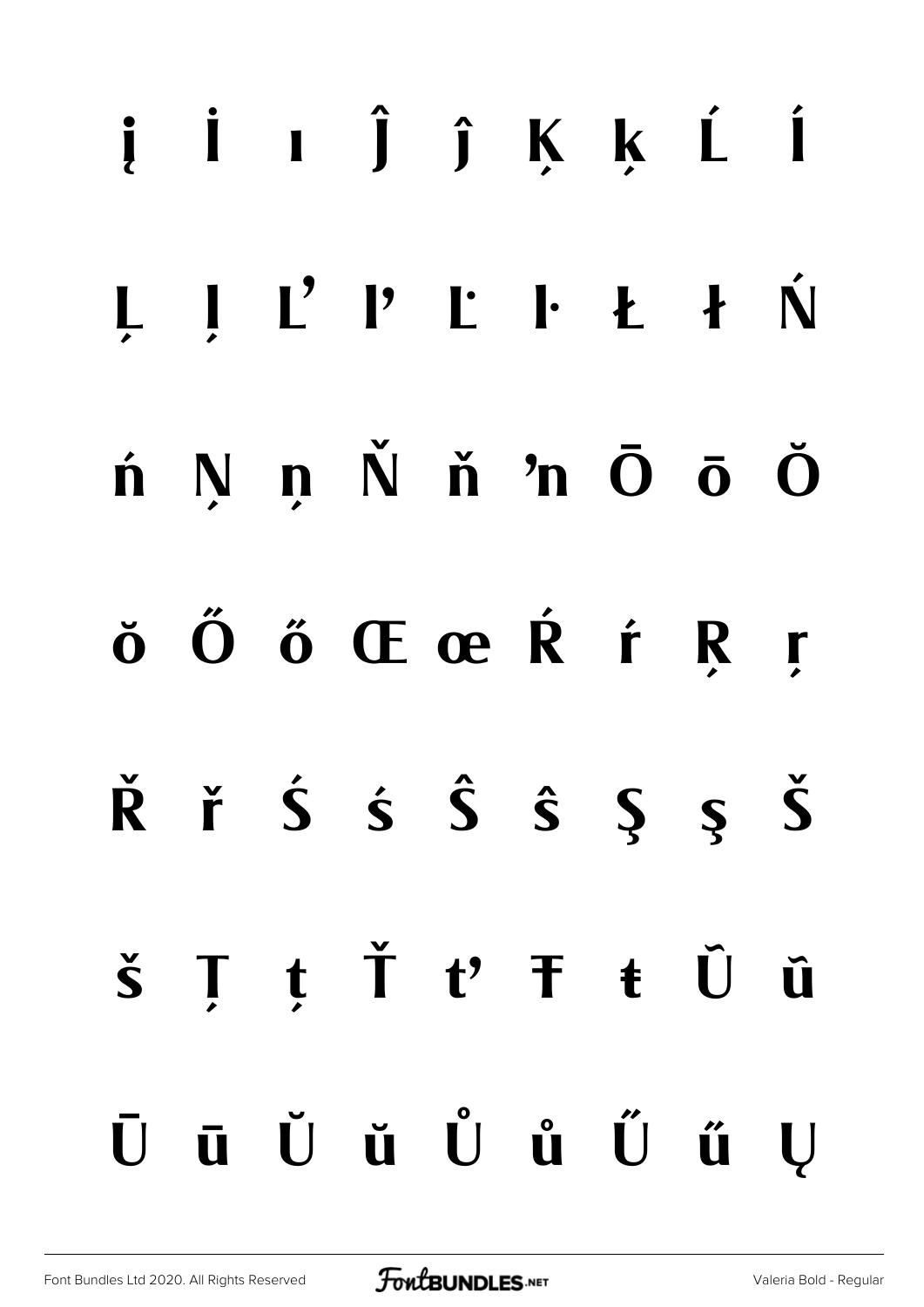#### yŴŵŶŷŸŹźŻ *i*  $\check{Z}$   $\check{Z}$   $\check{S}$   $\check{S}$   $\check{I}$   $\check{t}$  $\overline{\phantom{a}}$  $\bullet$  $\checkmark$  $\overline{\mathbf{C}}$ w W w W w  $-$  6  $\overline{\phantom{a}}$ •  $\leftarrow$  >  $\frac{4}{5}$  $66$  99  $\overline{\mathbf{y}}$  $\bullet$  $\mathbf{E} \quad \mathbf{P} \quad \mathbf{E} \quad \text{TM} \quad \neq \quad \leq \quad \geq \quad \text{CH} \quad \mathbf{ID}$ **@ GHFT LA LC LE LG LH**  $\bf{L}$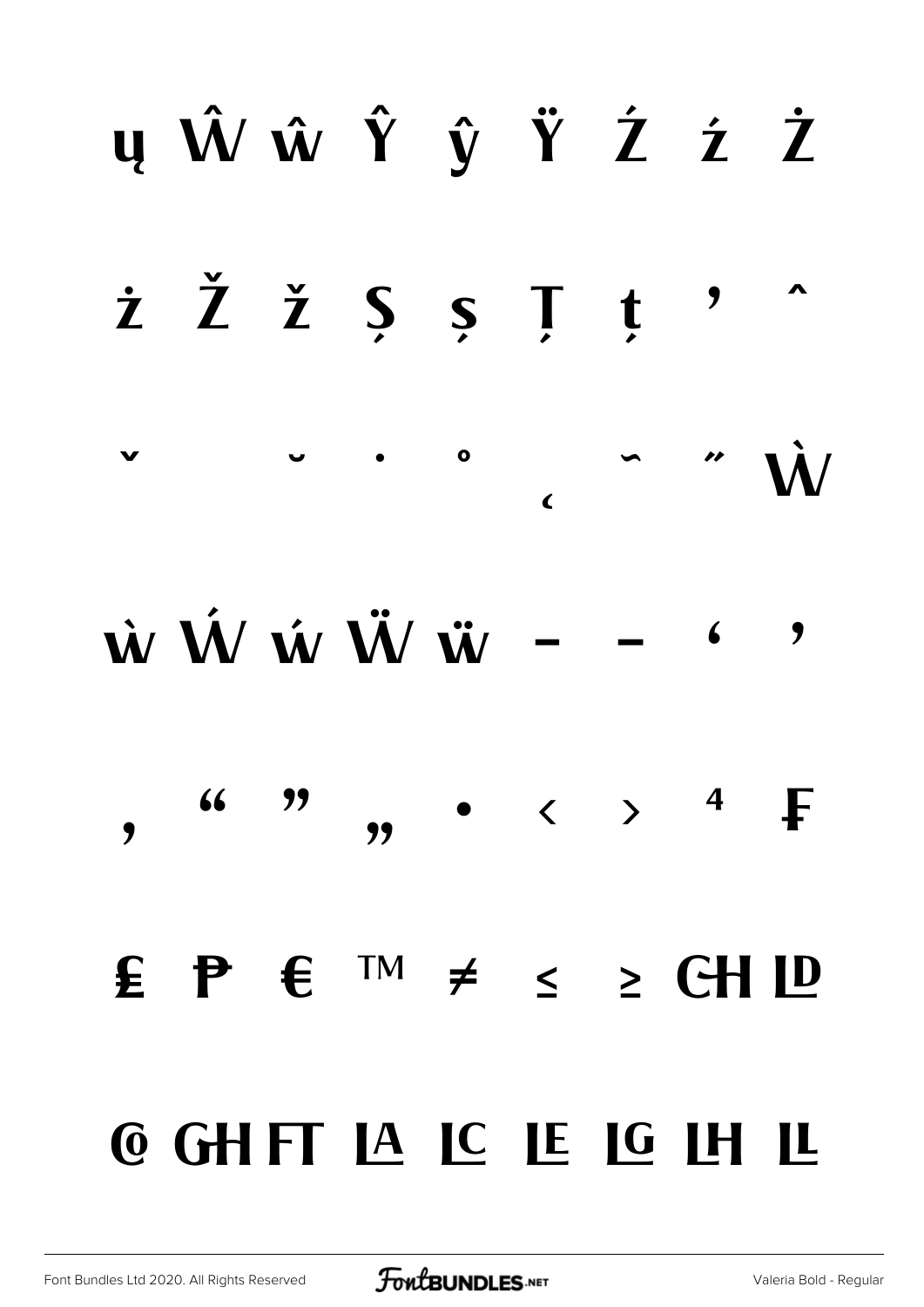## IM IN IO IR IS IU IZ RC RD RE RG RN RO RR RU TT fb fh fifk ft tt 0 R T a q ky AEGHJKL MNPQRUVWX  $f'$   $\mathcal{I}$  **ff**  $f$ **i**  $f$ **fi**  $f$ **fi**

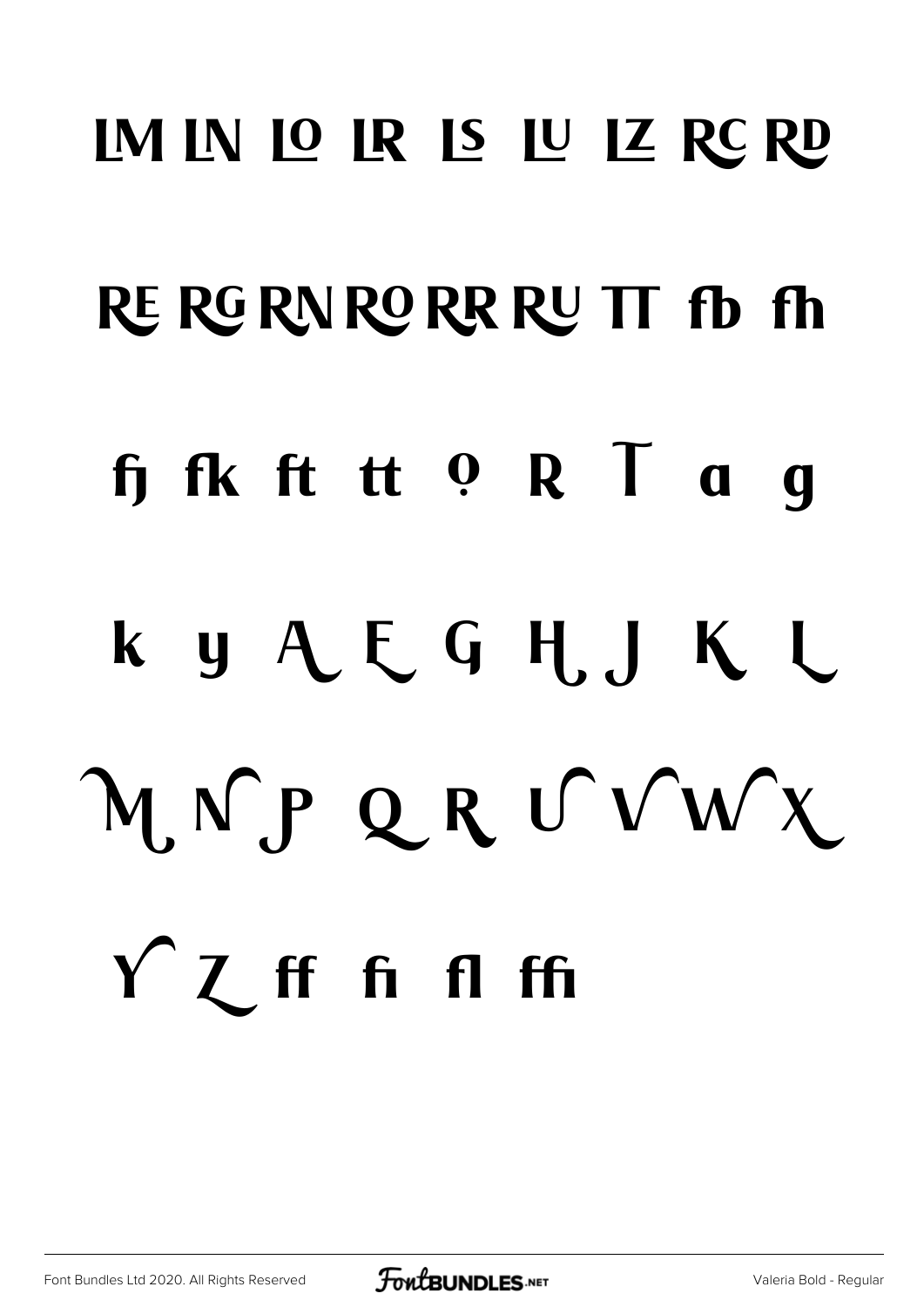#### Valeria Normal - Regular

**Uppercase Characters** 

#### ABCDEFGHIJKLMNOP QRSTUVWXYZ

Lowercase Characters

abcdefghijklmnopqr stuvwxyz

**Numbers** 

#### 0123456789

Punctuation and Symbols

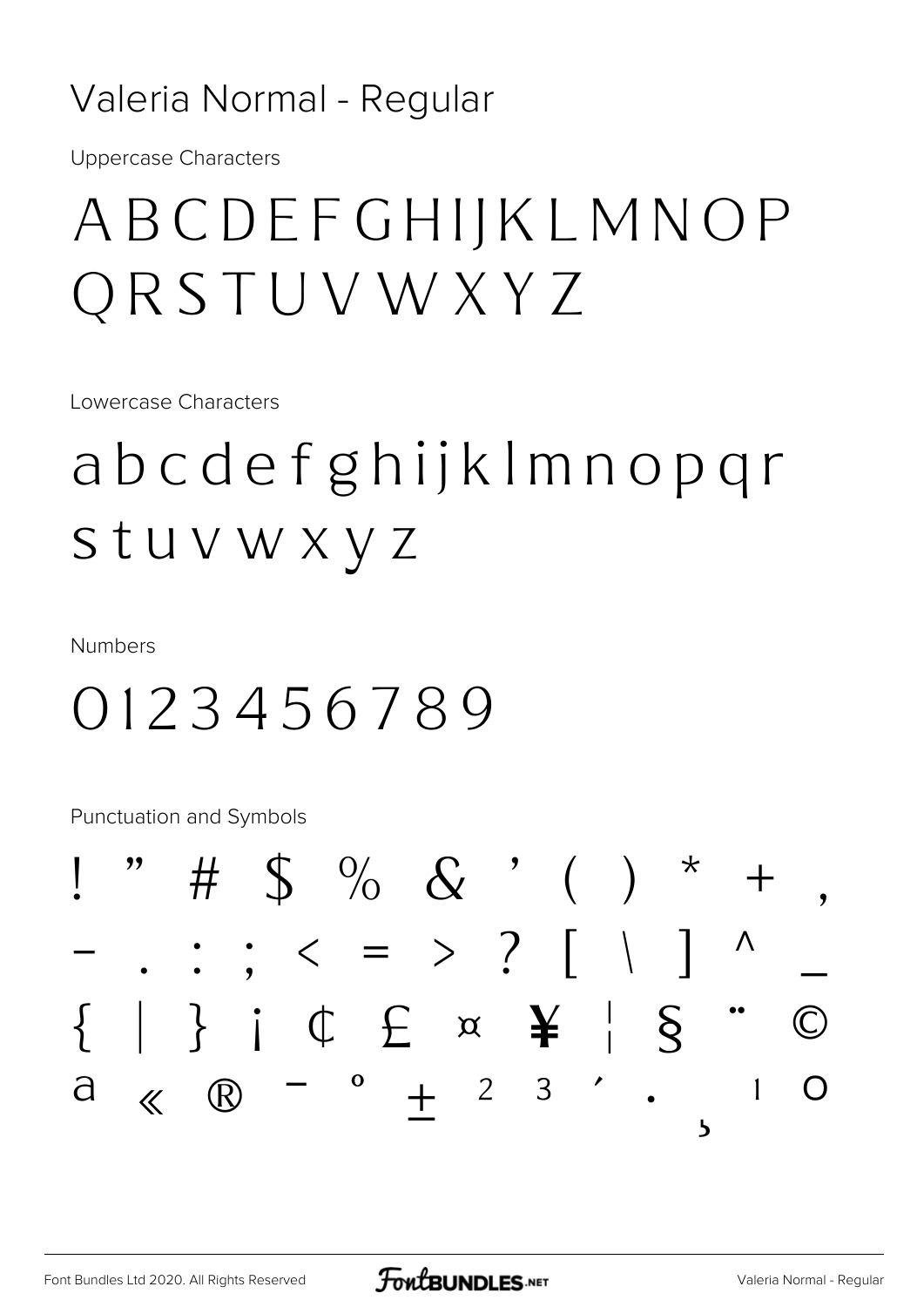$\gg$   $\frac{1}{4}$   $\frac{1}{2}$   $\frac{3}{4}$ All Other Glyphs À Á Â Ã Ä Å Æ Ç È É Ê Ë Ì Í Î Ï Ð Ñ Ò Ó Ô Õ Ö × Ø Ù Ú Û Ü Ý Þ ß à á â ã ä å æ ç è é ê ë ì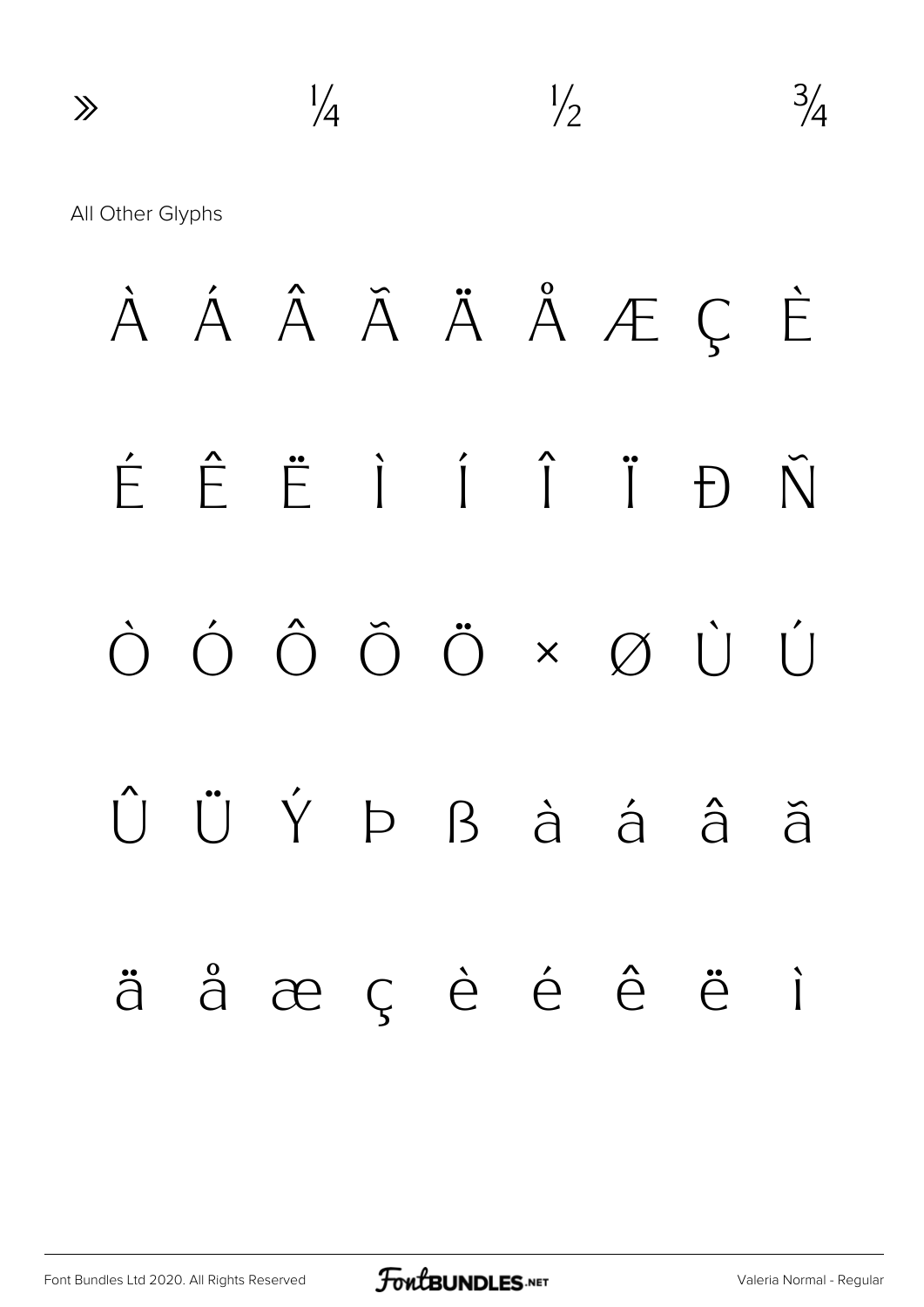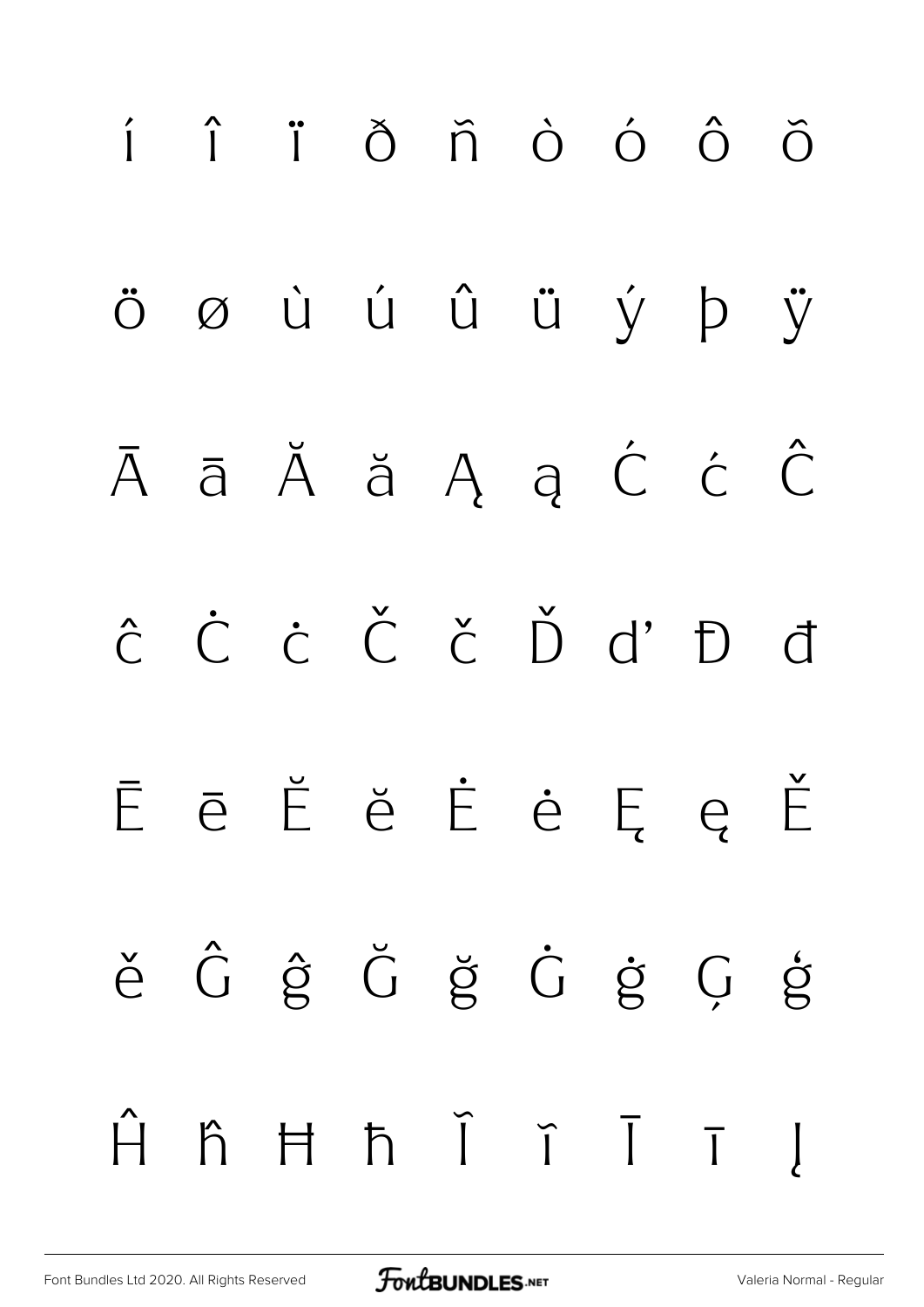#### į i ı ĵ ĵ Ķ ķ Ĺ Í  $\begin{array}{ccc} \begin{array}{ccc} \cdot & \cdot & \cdot \\ \cdot & \cdot & \cdot \end{array} & \begin{array}{ccc} \cdot & \cdot & \cdot \\ \cdot & \cdot & \cdot \end{array} & \begin{array}{ccc} \cdot & \cdot & \cdot \\ \cdot & \cdot & \cdot \end{array} \end{array}$ Ń  $N$  n  $\check{N}$  ň ǹ  $\bar{O}$   $\bar{O}$   $\check{O}$  $\acute{\Omega}$ ŏ Ő ő Œ œ Ŕ ŕ R  $\Gamma$  $\check{R}$  ř Ś Ś Ŝ Ŝ Ş Ş Š t Ť t' Ŧ ŧ Ũ  $\prod$  $\check{S}$  $\tilde{U}$ ū Ŭ ŭ Ů ů Ű Ű ű  $\overline{U}$  $\bigcup$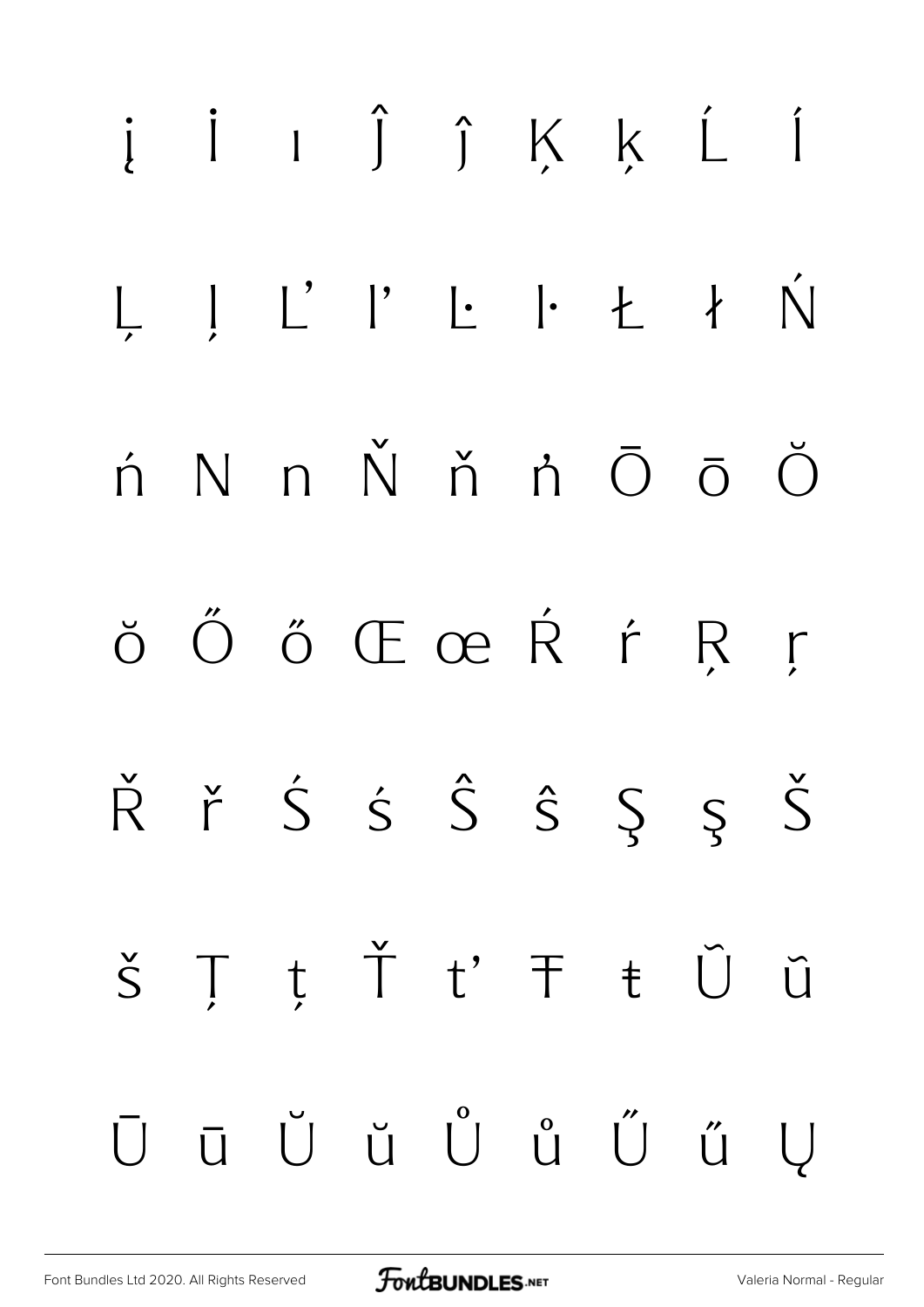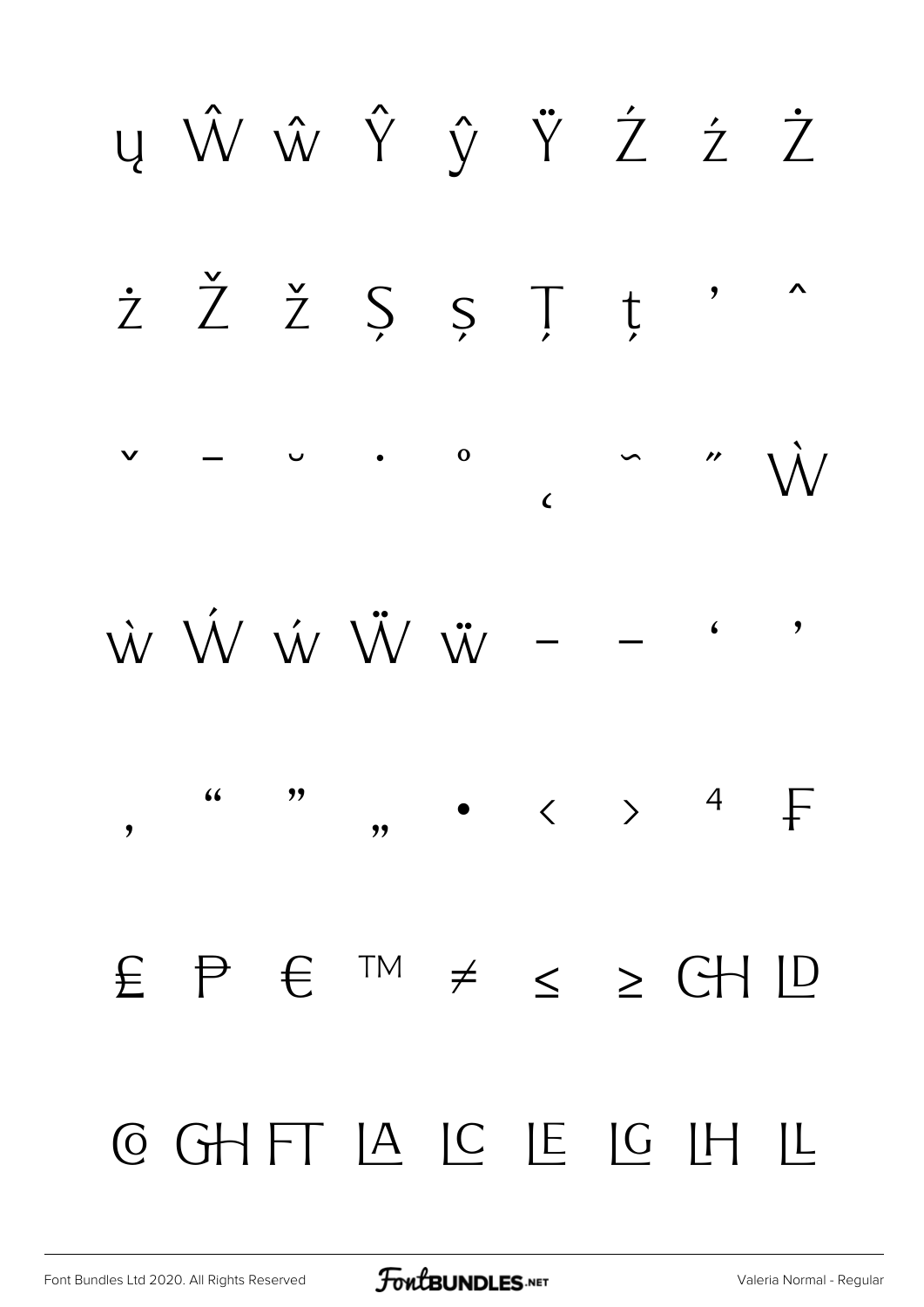## IM IN IO IR IS IU IZ RC RD RE RG RN RO RR RU TT fb fh fi fk ft tt 0 R T a g k y A E G H J K L MNPQRUVWX Y Z ff fi fl ffi

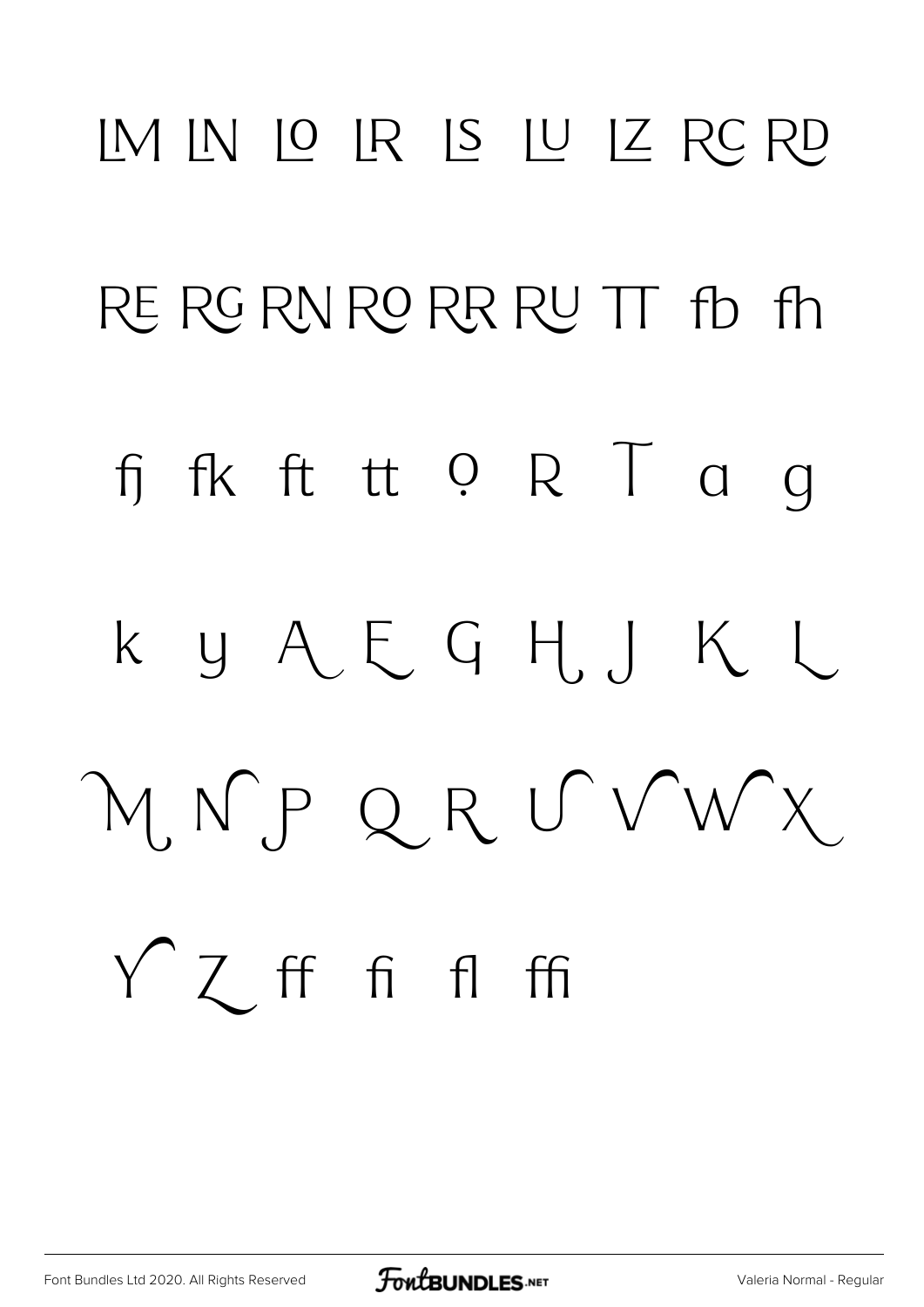#### Valeria Medium - Regular

**Uppercase Characters** 

#### ABCDEFGHIJKLMNOP ORSTUVWXYZ

Lowercase Characters

### abcdefghijklmnopqr stuvwxyz

**Numbers** 

#### 0123456789

Punctuation and Symbols

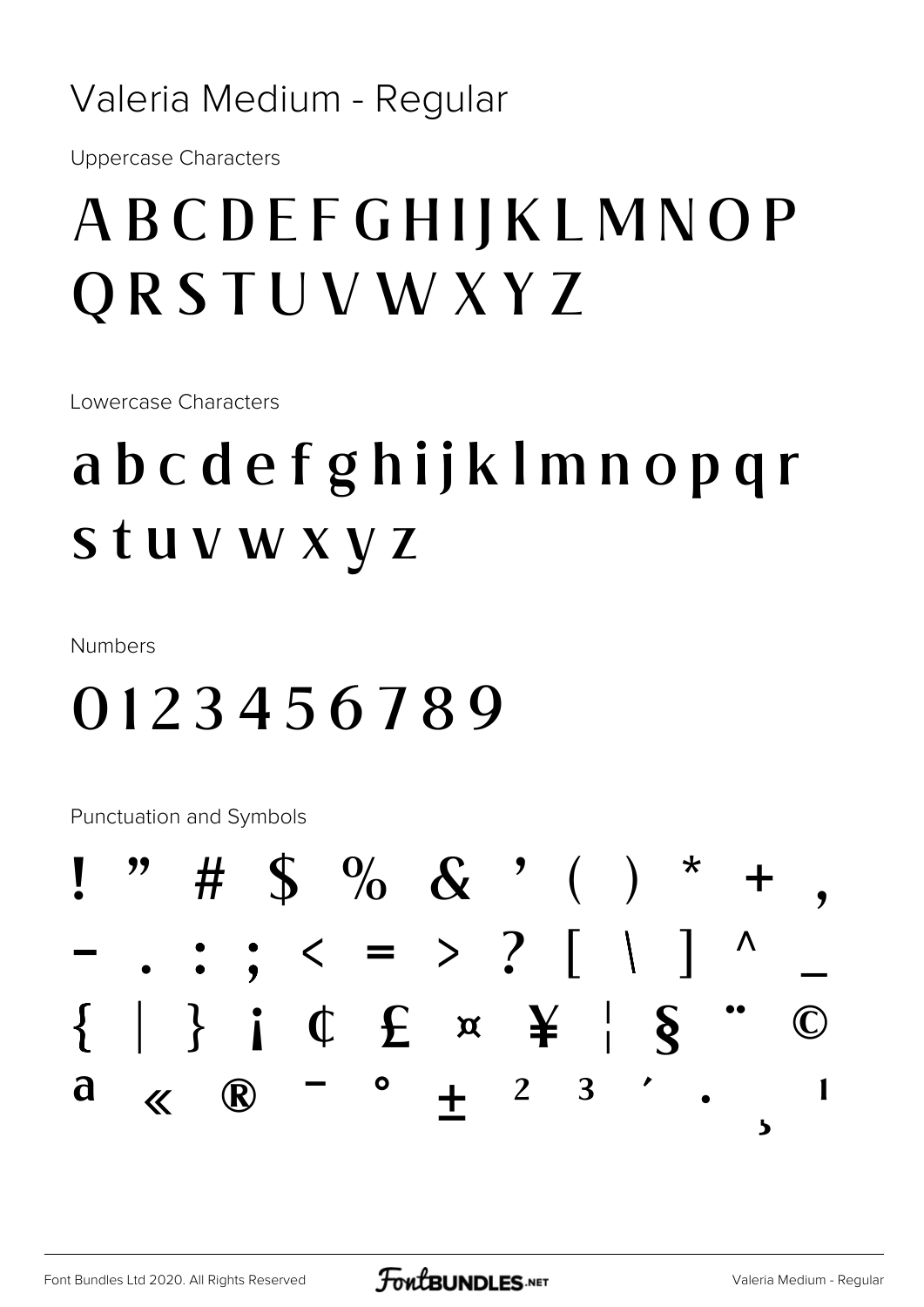### $\frac{1}{4}$   $\frac{1}{2}$   $\frac{3}{4}$ All Other Glyphs À Á Â Ã Ä Å Æ Ç È É Ê Ë Ì Í Î Ï Ð Ñ Ò Ó Ô Õ Ö × Ø Ù Ú  $\hat{U}$   $\hat{U}$   $\hat{Y}$   $P$   $B$   $\hat{a}$   $\hat{a}$   $\hat{a}$   $\hat{a}$ ä å æ ç è é ê ë ì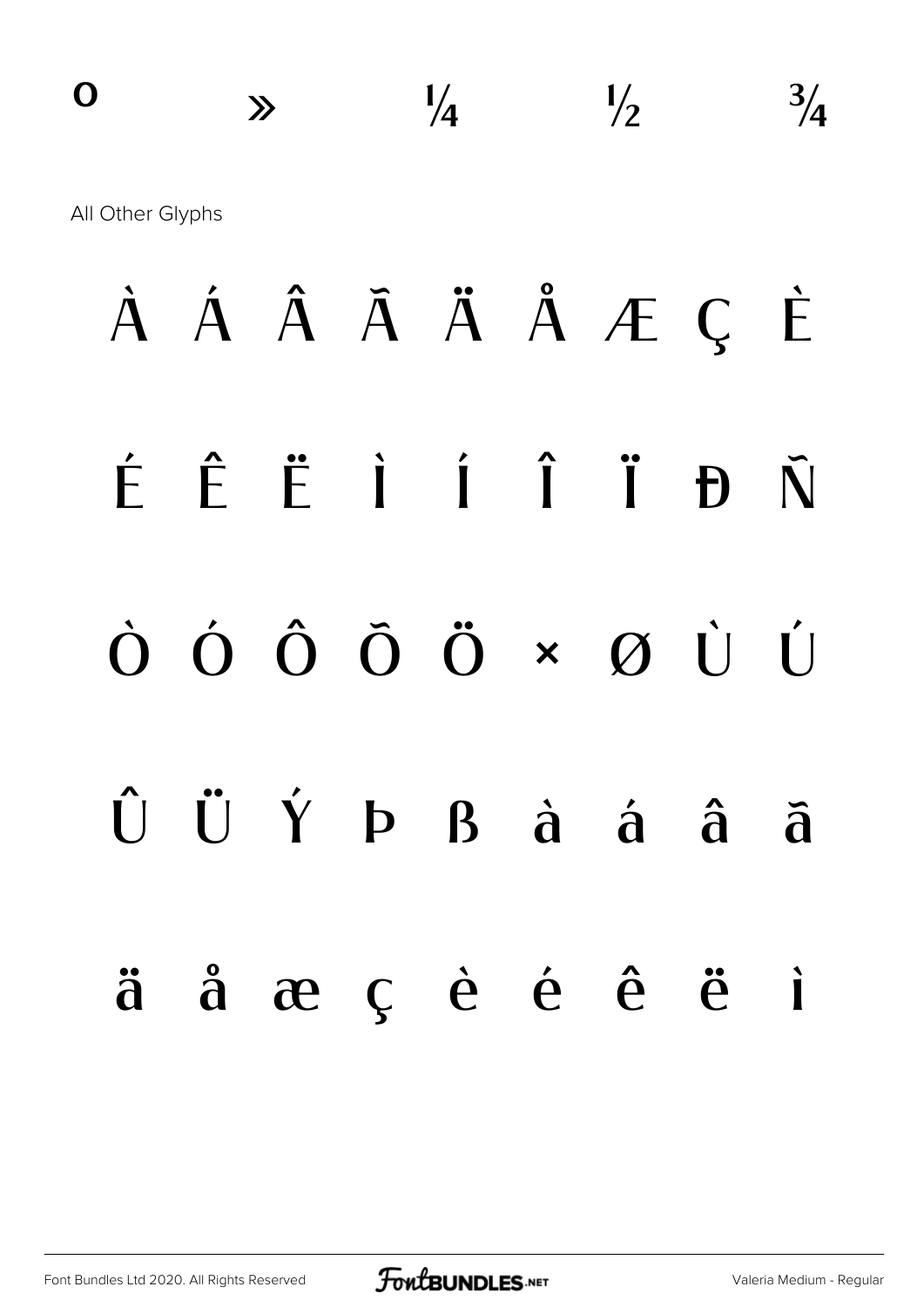# í î ï ð ñ ò ó ô õ ö ø ù ú û ü ý þ ÿ Ā ā Ă ă Ą ą Ć ć Ĉ ĉ Ċ ċ Č č Ď ď Đ đ Ē ē Ĕ ĕ Ė ė Ę ę Ě ě Ĝ ĝ Ğ ğ Ġ ġ Ģ ģ Ĥ ĥ Ħ ħ Ĩ ĩ Ī ī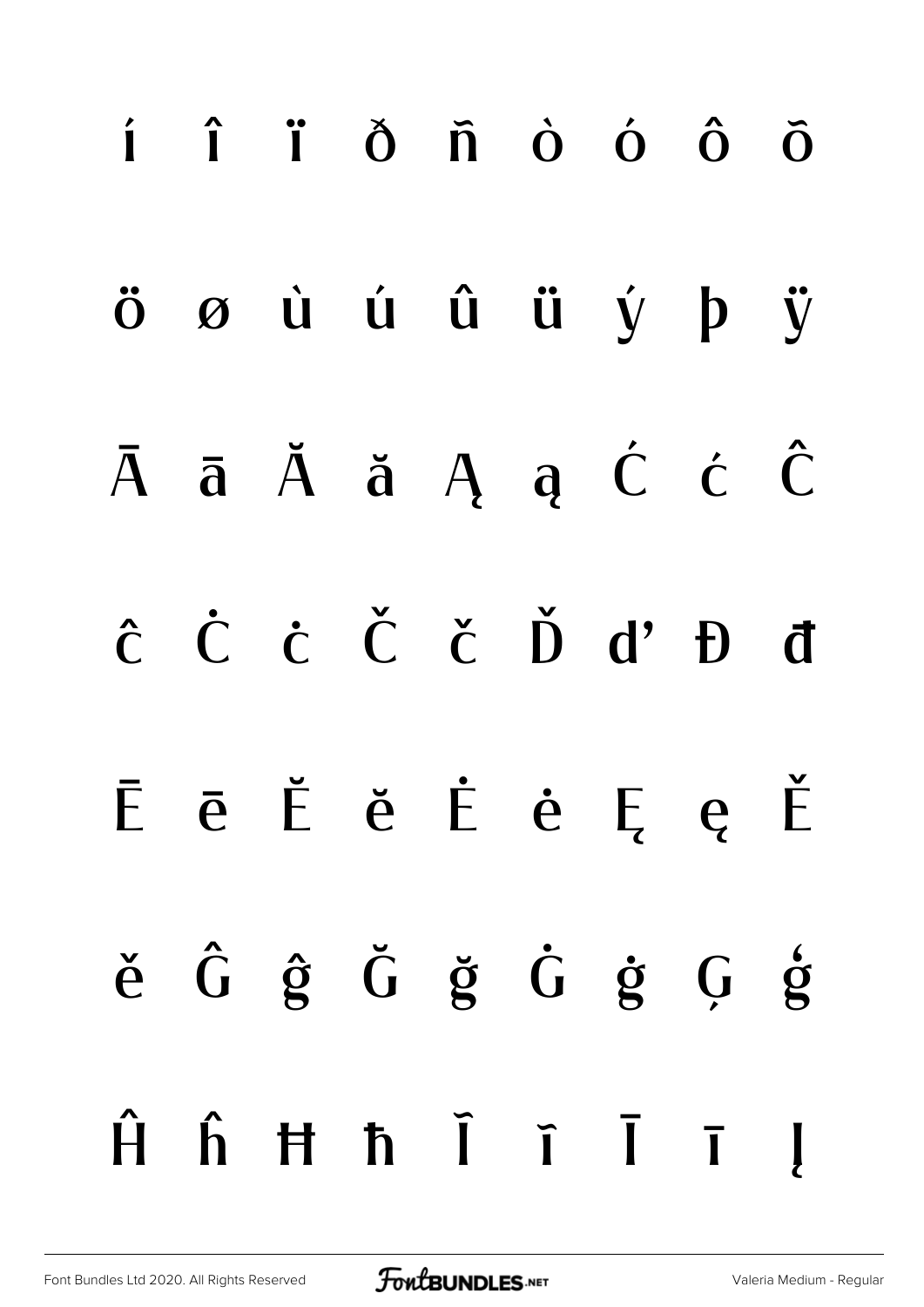### į İ ı Ĵ ĵ Ķ ķ Ĺ Í Ń  $N$  n  $N$  n n  $\overline{O}$   $\overline{O}$   $\overline{O}$  $\boldsymbol{\acute{\text{n}}}$ ŏ Ő ő Œ œ Ŕ ŕ R  $\mathbf{r}$  $\check{R}$  ř Ś ś Ŝ Ŝ Ş Ş Š ŢţŤť<sup>+</sup>ftŨ  $\check{\mathsf{S}}$ **Q** ū Ŭ ŭ Ů ů Ű ű  $\bar{U}$ U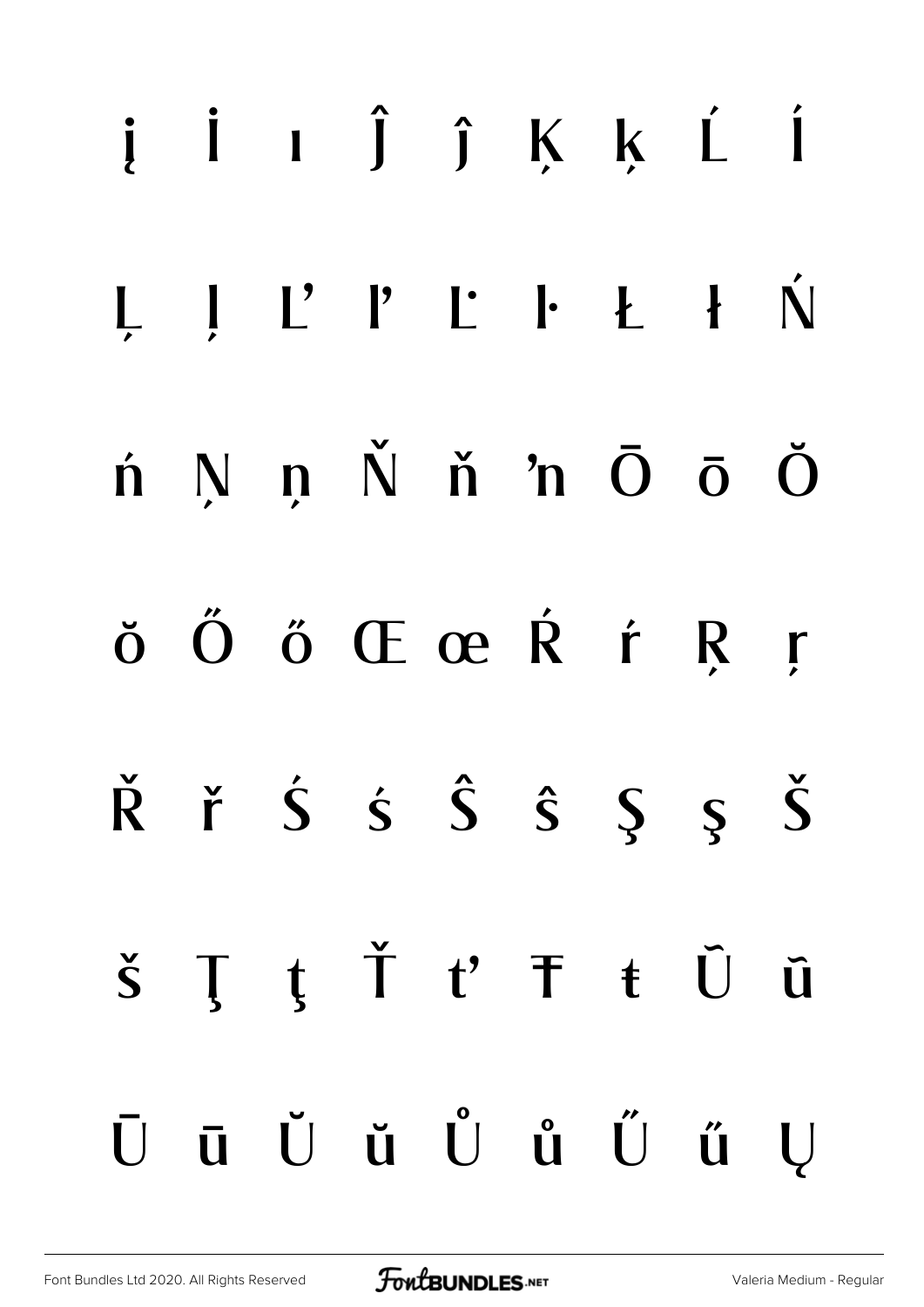